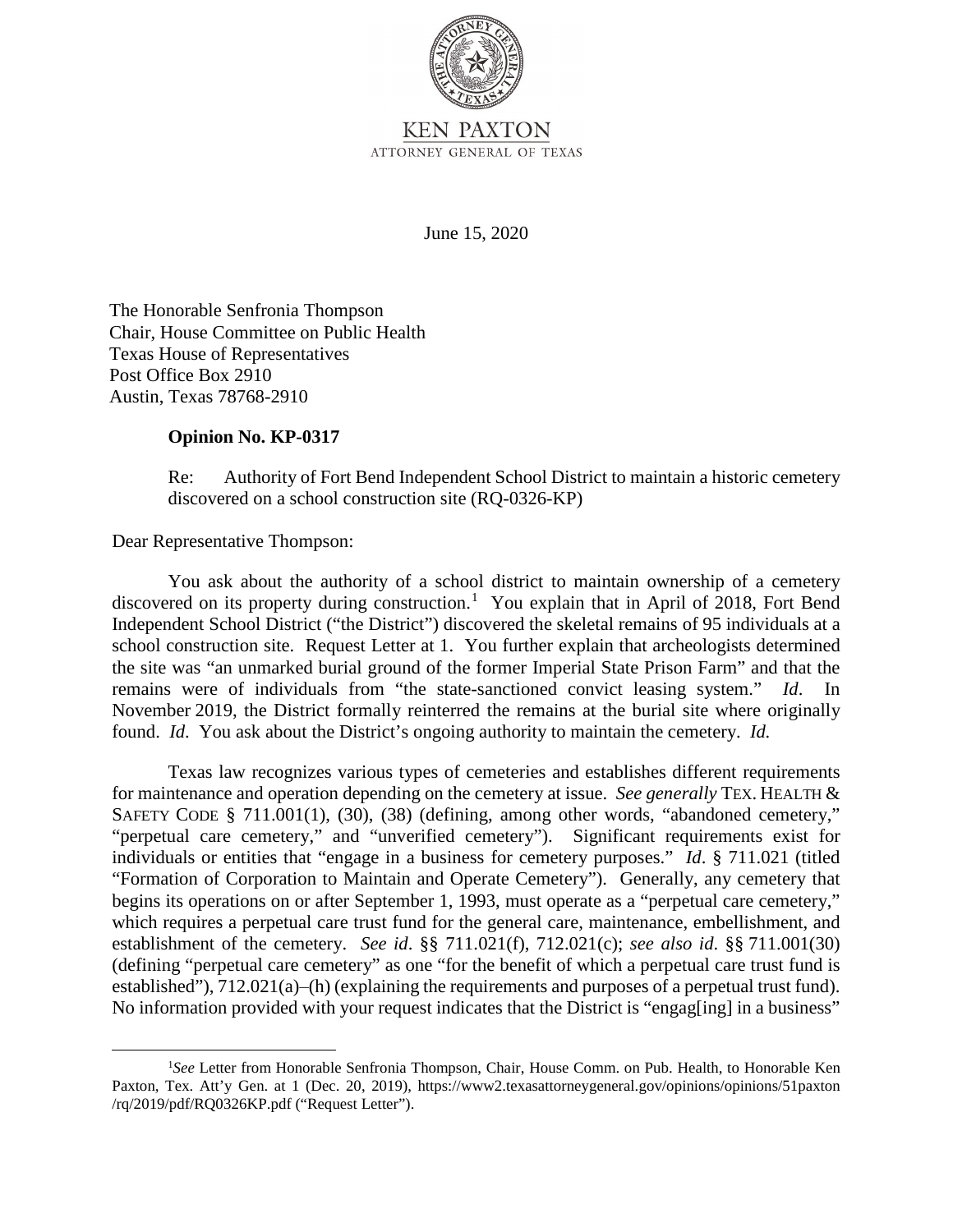related to the discovered cemetery or intending to operate a perpetual care cemetery. *See id.*  § 711.021(a).

 operated by a cemetery organization, does not have another person legally responsible for its care, and is not maintained by any person." *Id*. § 711.001(1). Upon discovery of an abandoned cemetery, a person must file notice of the discovery of the cemetery with the county clerk of the of the county. *Id*. § 711.011(c). "The owner of property on which an . . . abandoned cemetery is the state registrar and a district court, with certain exceptions. *Id*. § 711.010(a). Distinct from a perpetual care cemetery, the Legislature defines "abandoned cemetery" as "a cemetery, regardless of whether it appears on a map or in deed records, that is not owned or county in which the cemetery is located. *Id*. § 711.011(a). 2 The county clerk must send a copy of the notice to the Historical Commission ("the Commission") and file the notice in the deed records located may not construct improvements on the property in a manner that would disturb the cemetery until the human remains interred in the cemetery are removed under a written order" of

 cemetery. *In re Fort Bend Indep. Sch. Dist*., 589 S.W.3d 301, 304 (Tex. App.—Houston [1st Dist.] the 1870s through 1911." *Id*. While the District considered moving the remains to a municipal cemetery on adjacent land, it ultimately decided to reinter the remains where found. *Id*. at 305,  $308-09$ <sup>3</sup>. It modified its construction plans to avoid the cemetery land, and it currently maintains the cemetery designation on its property.<sup>4</sup> Consistent with these requirements for abandoned cemeteries, when the District's contractors discovered the remains at the school construction site, the District stopped construction, notified the Commission, and filed the statutorily required notice of discovery of the 2019, no pet.). The District received judicial approval to exhume the remains, and its investigation concluded "that there were ninety-five graves on the property and that the remains were likely from male African-American prisoners who were part of the state's convict-leasing program from

 requirement, the law generally does not prohibit the property owner from continuing to own that land and maintain the cemetery.<sup>5</sup> The Legislature established procedures by which other entities The law prohibits a property owner who discovers human remains on his or her land from constructing improvements that would disturb the cemetery where the human remains are interred. TEX. HEALTH & SAFETY CODE § 711.010(a). However, if a property owner complies with this

 2 *See* Tex. Historical Comm'n, "Notice of Existence of Cemetery Form" (Instructions & Sample), https://www.thc.texas.gov/about/forms#cat\_471.

<sup>&</sup>lt;sup>3</sup>Once the district decided to reinter the remains where found, it filed a notice of nonsuit in the district court. *In re Fort Bend Indep. Sch. Dist.*, 589 S.W.3d at 311. Unless collateral matters remain, a nonsuit extinguishes a case or controversy from the moment the motion is filed or an oral motion is made in open court; the only requirement is the mere filing of the motion with the clerk of the court. *Id*. at 310 (quotation marks and citation omitted). Despite make appointments of a guardian ad litem and master in chancery." *Id*. at 311. The Court of Appeals ordered the trial court to vacate those orders and dismiss the underlying proceeding. *Id*. at 312. the nonsuit and no collateral issues, "the trial court continued to exercise jurisdiction over the merits of the suit and to

 *of the James Reese Career & Tech. Center*, https://www.fortbendisd.com/sugarland95. 4 *See* Fort Bend Indep. Sch. Dist., *The Sugar Land 95: Historic cemetery discovered at the construction site* 

<sup>&</sup>lt;sup>5</sup>With regard to an abandoned cemetery, a district court may order the removal of any dedication of land for finds is in the public interest." TEX. HEALTH  $&$  SAFETY CODE  $$711.010(b)(3)$ . cemetery purposes and move the human remains to "any other place on the owner's property that the district court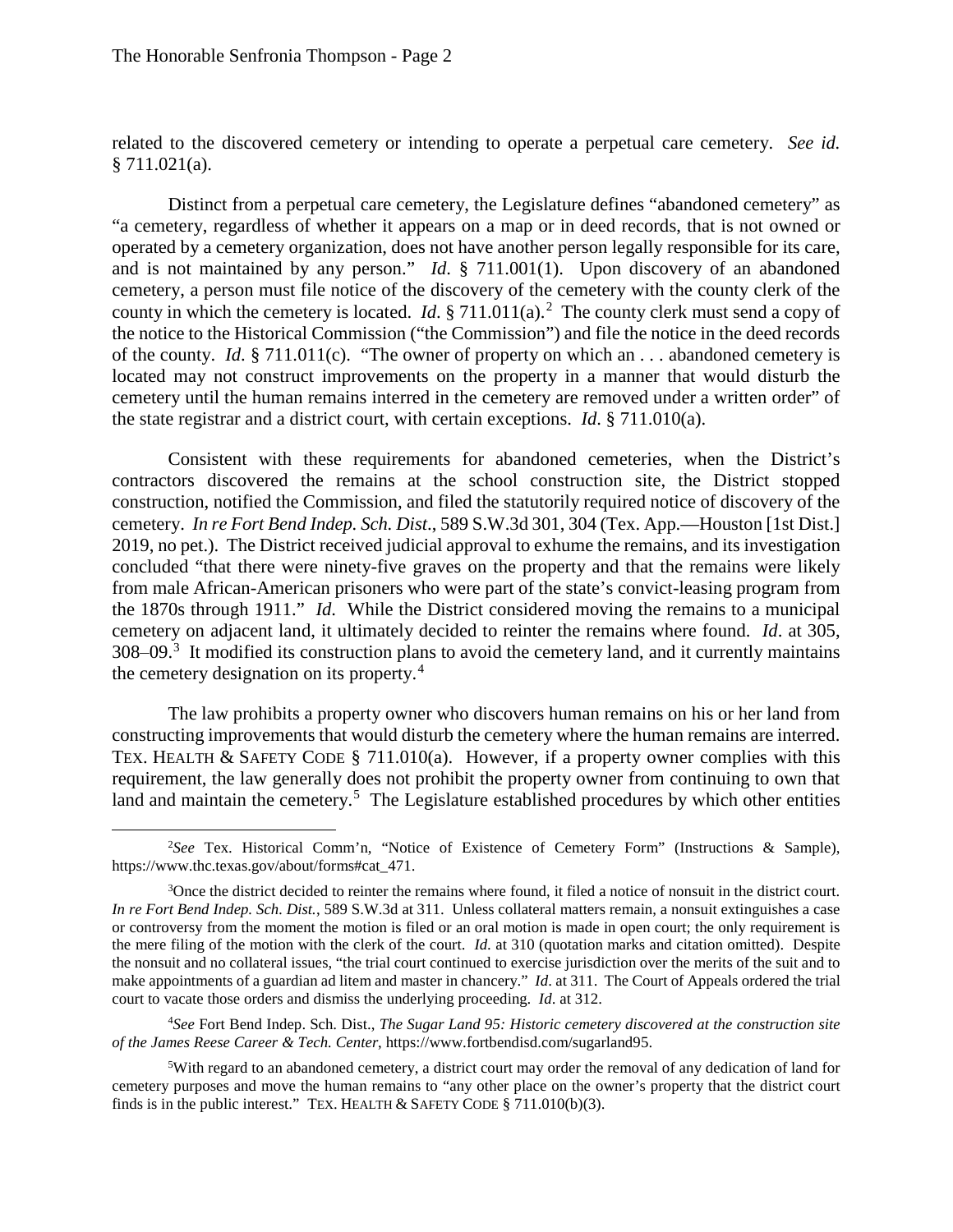A municipality may, by resolution, take possession and control of a cemetery within its boundaries Abandoned Cemetery"). Separately, a county may use public funds to maintain a cemetery that is court of the county in which a historic cemetery is located for authority to "restore, operate, and maintain the cemetery." *Id.* § 715.002; *see* 13 TEX. ADMIN. CODE § 22.1(15) (defining "historic the cemetery." *Id*. § 715.008(a). In the absence of a municipal resolution taking possession of the continue to maintain the cemetery. *See* TEX. EDUC. CODE § 11.151(c) ("All rights and titles to the may take possession and control of abandoned, unkept, or historic cemeteries in certain instances. or extraterritorial jurisdiction "if the cemetery threatens or endangers public health, safety, comfort, or welfare." *Id*. § 713.009(a) (titled "Local Possession and Control of Unkept or at least 50 years old. *Id*. § 713.028(a). In addition, a nonprofit corporation may petition the district cemetery" as "a cemetery with at least one grave that is 50 years old or older"), *id*. § 22.6 (establishing procedure for designation as a historic cemetery). The nonprofit corporation must include with its petition a written plan describing the actions it will take regarding the cemetery and other details of operation. TEX. HEALTH & SAFETY CODE § 715.005. Upon making certain findings, a court may issue an order authorizing the nonprofit to "restore, operate, and maintain cemetery or a court order authorizing a different entity to maintain the cemetery, the District may school property of the district . . . shall be vested in the trustees and their successors in office.").